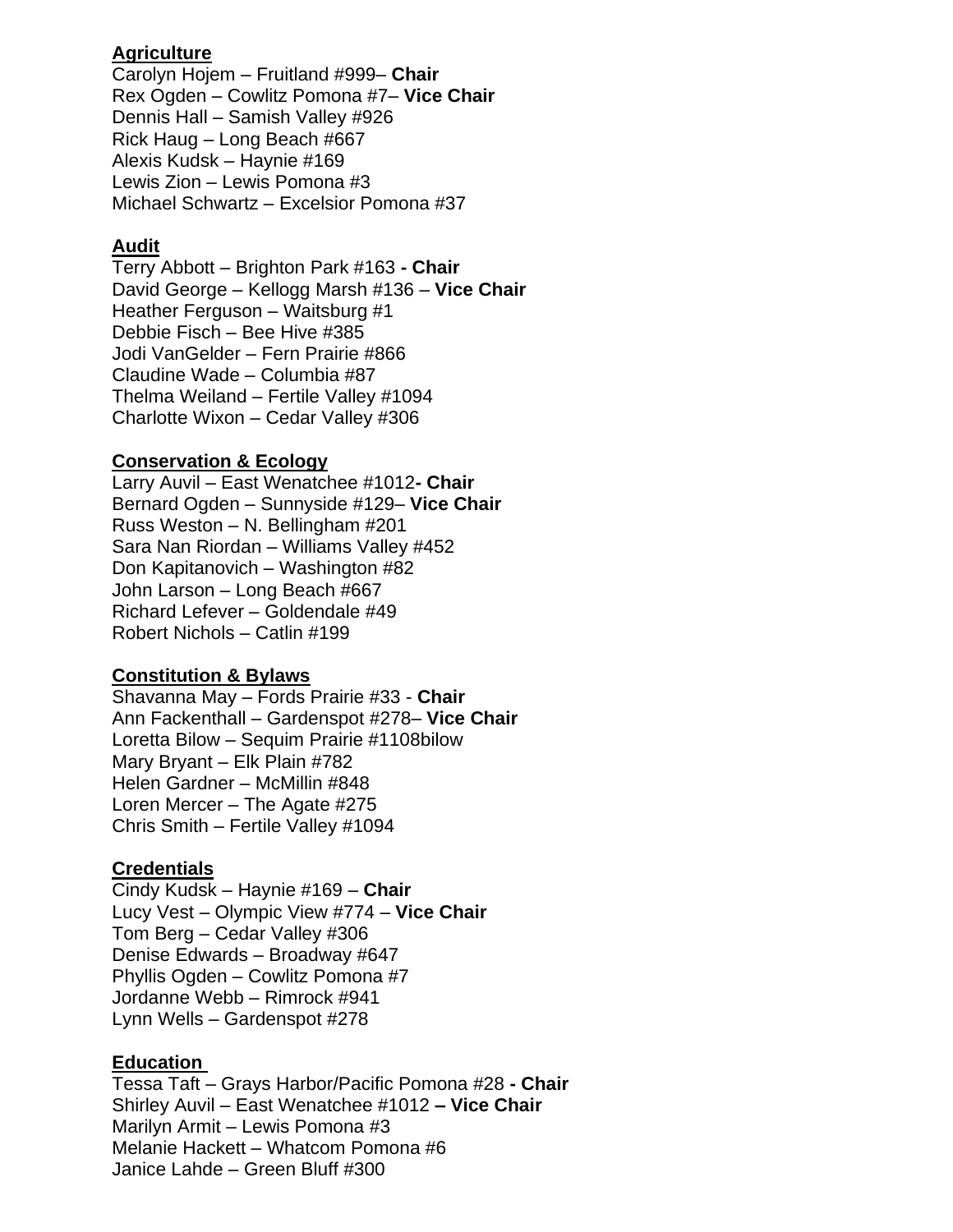Joyce Meeker – Buena #836 Clarene Ricarte – Stillaguamish #1058 Lucille Mercer – The Agate #275 Tom Sutton – Sequim Prairie #1108 Kirk VanGelder – Fern Prairie #866

#### **Election**

Jarrod Gardner – Pierce Pomona #16– **Chair** Sherry Cummins – Greenwood Park #590 **- Vice Chair** Lois Cummins – Inland #780 Warren Lewis – Garden City #280 Jennifer Webb – Rimrock #941 Diane Williams – South Union #860

### **Fish & Wildlife**

Lonnie Scott – Pleasant Hill #101- **Chair** Darell Meyers – Mossyrock #355– **Vice Chair** John Gardner – McMillin #848 Duane Hamp – Five Mile Prairie #905 Robert Knapp – Logan Hill #1086 Sheyenne Koen – Snohomish Pomona #12 Jim Lahde – Green Bluff #300 James Loomer – South Lake Stevens #690 Paula Loreman – Marion #276 Fred Wilson – Cowlitz Prairie #737

### **Grange Activities**

Debbie Harbin – Addy #603– **Chair** Marvin Oliver – Pierce Pomona #16- **Vice Chair** Maria Hazelo – Island Pomona #50 Patricia Knapp – Logan Hill #1086 Trisha Lovgren – Crescent #1123 Amanda Nichols – Catlin #199 Florence Ogden – Sunnyside #129 Debbie Riegel-Yates – Rexville #815 Victor Stevens – Roy #702

## **Grange Law**

Annie Scott – Pleasant Hill #101**- Chair** David Bryant – Elk Plain #782– **Vice Chair** Davona Gwin – Grays Harbor/ Pacific Pomona #28 Rick Ferguson – Prospect Point #1067 Georgene Neal – Mountain Valley #79 Chuck Prochaska – Island Pomona #50

## **Health Care & Safety**

JoAnn Anderson – Issaquah Valley #581 - **Chair** Chris Hamp – Five Mile Prairie #905– **Vice Chair** Dianne George – Kellogg Marsh #136 Jerry Gwin – Humptulips #730 Janna Hagerty – Buena #836 Traci Heck – Black Lake #861 Annette Herbert – Excelsior Pomona #37